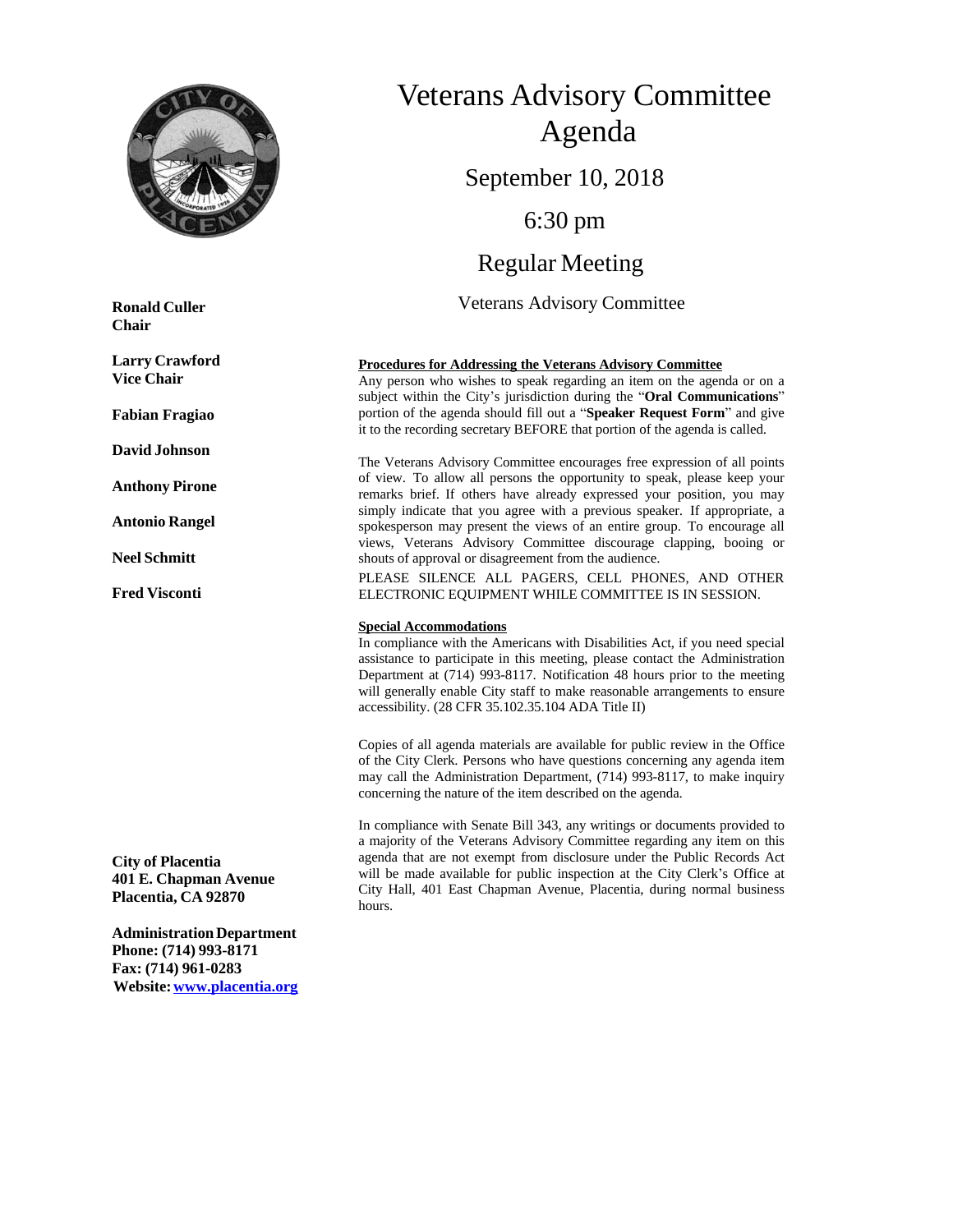# **VETERANS ADVISORY MEETING REGULAR MEETING**

September 10, 2018

6:30 p.m. – Placentia City Hall

# **MEETING CALLED TO ORDER**

**ROLL CALL**: Chair / Ronald Culler Vice Chair / Larry Crawford Fabian Fragio David Johnson Anthony Pirone Antonio Rangel Neel Schmitt Fred Visconti

# **PLEDGE OF ALLEGIANCE**

### **ORAL COMMUNICATIONS**

At this time the public is invited to address the Veterans Advisory Committee concerning any agenda item, which is not a public hearing item or other items under the jurisdiction of the Veterans Advisory Committee.

### **COMMITTEE COMMENTS AND REPORTS**

The purpose of these reports is to provide information on projects and programs that are discussed at sub-committee meetings. No decisions are to be made on these issues. If a Committee member would like formal action on any of the discussed items, it will be placed on a future Committee Agenda.

# **VETERANS ADVISORY COMMITTEE AGENDA**

1. Minutes

a. Regular Meeting – August 6, 2018 Recommended Action: Approve

- 2. General Plan Update Director of Development Services, Joe Lambert to provide update on the General Plan for Placentia.
- 3. Veterans Monument Expansion Staff to provide update on monument expansion and project schedule.
- 4. 2018 Veterans Day Observance Program Initial preparation for 2018 Veterans Day Observance Ceremony program schedule for Saturday, November 10, 2018.
- 5. Update on Veterans Village Staff to provide update on Mercy Housing.